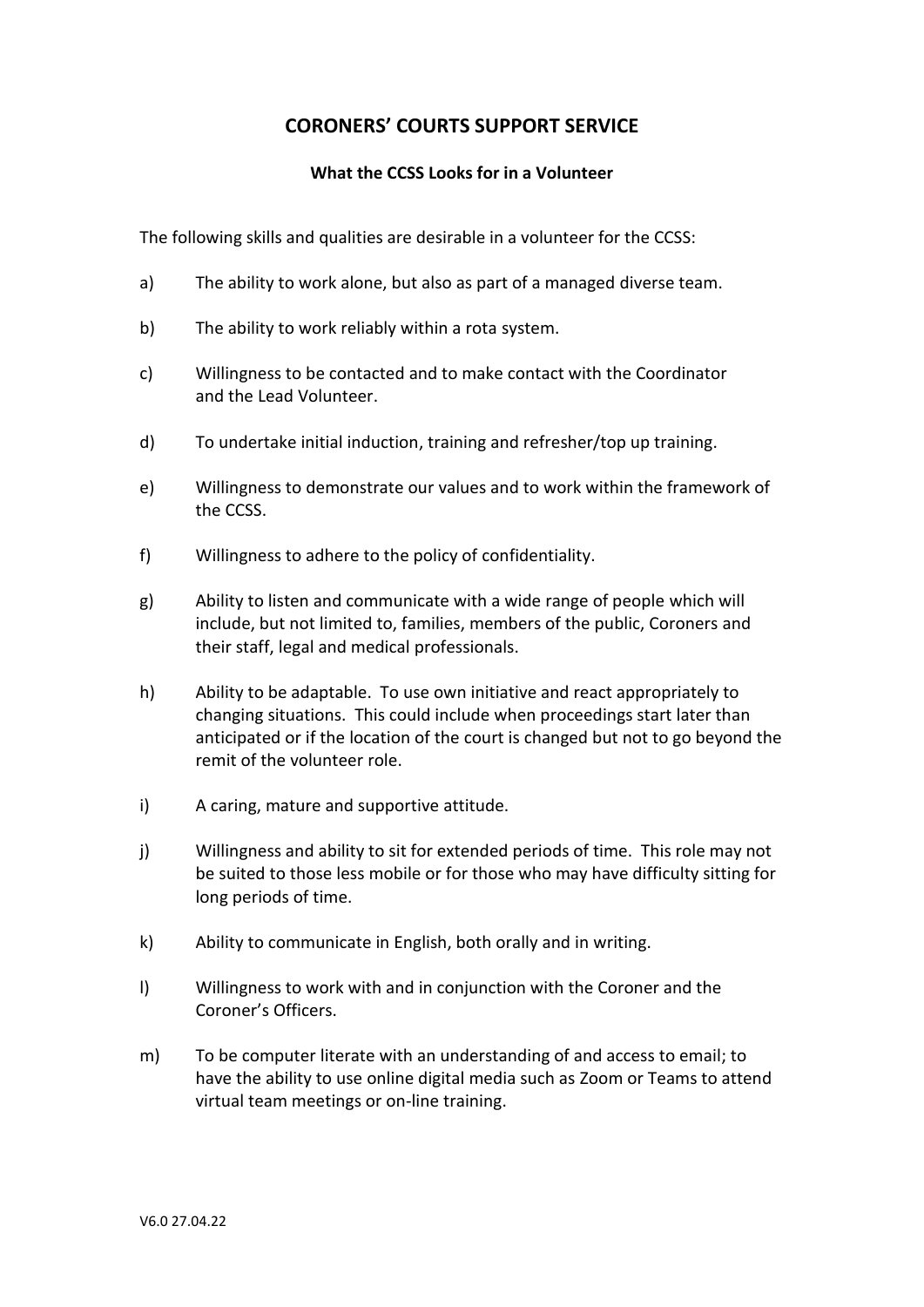n) Agreement to the CCSS holding and, where appropriate, sharing your personal information within the Charity as set out in our Privacy Notice <https://coronerscourtssupportservice.org.uk/ccss-privacy-statement/> and in compliance with the General Data Protection Regulations May 2018.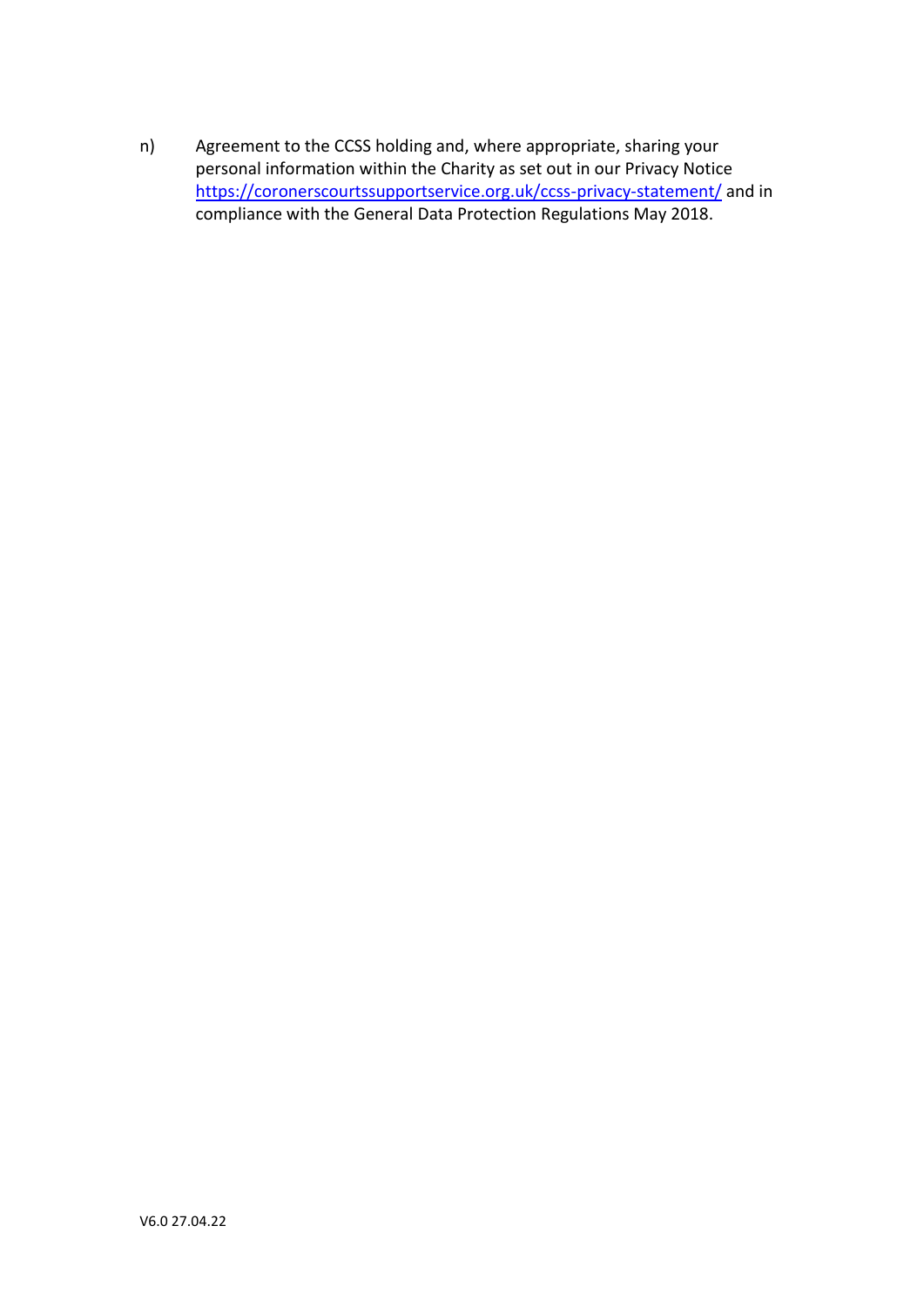## **Volunteer Role Description**

**Expected commitment after training:** 2 court days per month after completion of induction process. Attending at least 4 team meetings per year and attend all opportunities for top up/refresher training and regional meetings when held, in order to gain the most out of your volunteer experience.

| <b>Duration of role:</b> | Ongoing. We suggest 1 year minimum after completion of<br>training                                                                                                                                                                                                               |
|--------------------------|----------------------------------------------------------------------------------------------------------------------------------------------------------------------------------------------------------------------------------------------------------------------------------|
| Title:                   | Coroners' Courts Support Service Volunteer                                                                                                                                                                                                                                       |
| Reports to:              | The Coordinator                                                                                                                                                                                                                                                                  |
| <b>Overall Purpose:</b>  | To enable families, witnesses and their associates to cope with<br>the experience of attending Court and giving evidence by<br>providing confidential support and information in accordance<br>with the CCSS policy and guidelines and the principals of Equal<br>Opportunities. |

The Coroners' Court Support Service is seeking volunteers to support families and witnesses that attend Inquests at Coroners' Courts. Everything we do is based on our values and our volunteers and staff are expected to represent the organisation in a way which is centred on these values. Our values are:

- Support
- Trust
- Openness
- Integrity
- Collaboration

You will play a key part in providing emotional help and practical support to all that attend Inquests (either in person or virtually via screen) at the Court you choose to volunteer at. You will do this by listening to the concerns and anxieties of families and witnesses that attend Court. Being empathetic, friendly and approachable are vital skills for this role.

As a volunteer with us you will have an integral role in the successful delivery of our service, working closely with Court staff to provide the best possible support for all that attend. As we are delivering this service in a professional environment it is important that high standards are maintained at all times. Our Service is free and confidential<sup>1</sup> and we must always act respectfully and empathically, being mindful of the sensitive nature of the support we offer to bereaved families and others.

<sup>&</sup>lt;sup>1</sup> The Service is confidential unless someone is at risk of harm or for legal reasons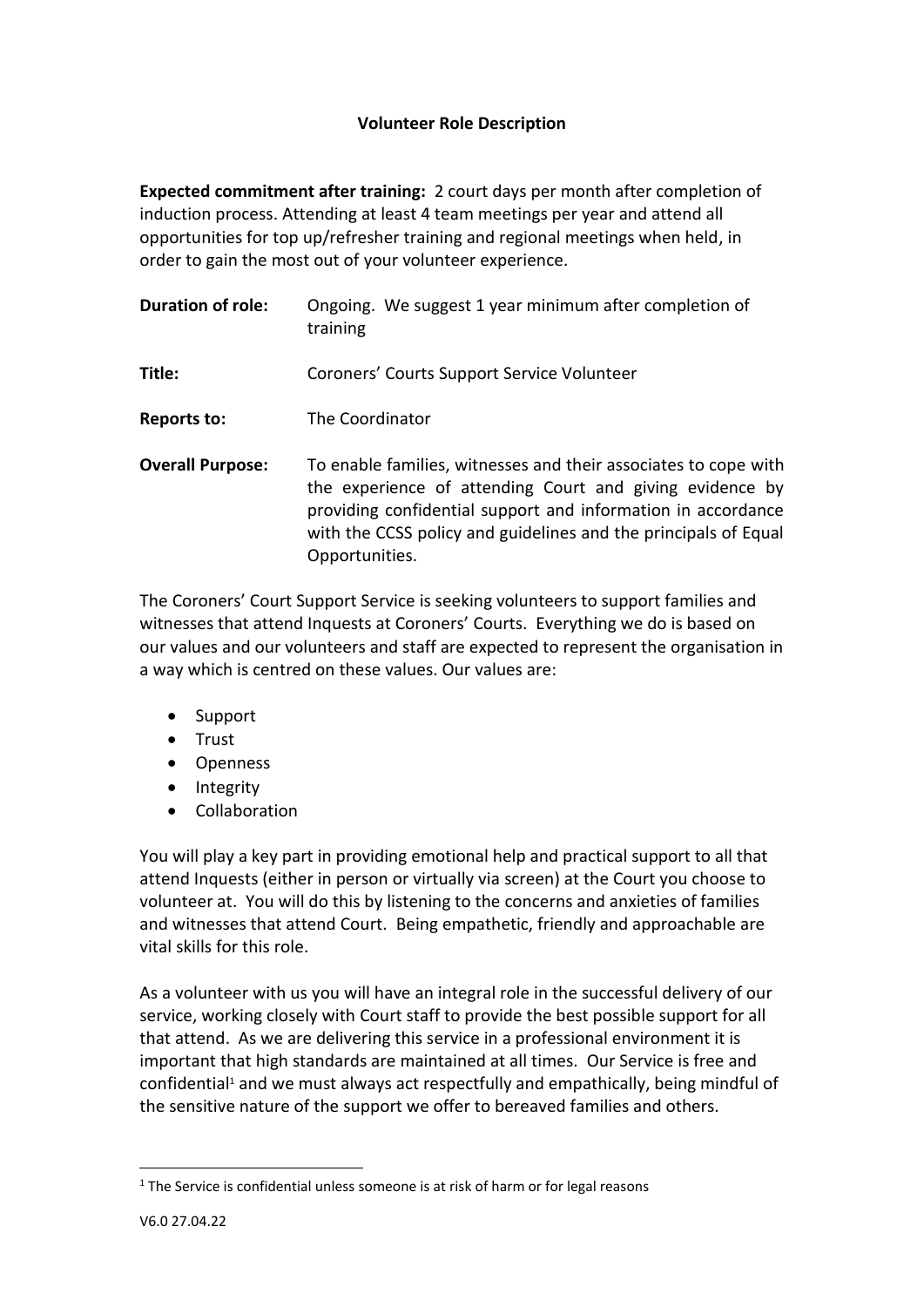Responsibilities will include ensuring the support service is running efficiently and managing this within a rota system; being responsible for swapping duties when you become unable to cover a previously agreed duty; promoting the CCSS and raising the profile of the charity; liaising with Court staff and other agencies; taking responsibility for working in a team environment with other volunteers and Court staff as well as being able to work on your own within the boundaries of your role. It is vital that volunteers do not go beyond the scope of the role.

The Coroners' Courts Support Service is an equal opportunity organisation and values diversity within our staff and volunteer teams. Our equal opportunity policy can be found on our website or requested from [info@ccsupport.org.uk](mailto:info@ccsupport.org.uk)

## *Please note that the support and assistance we provide to families and witnesses is always as and when required. This means that there will be occasions when support is not needed.*

#### **Main role:**

- 1. Listen to and empathise with concerns and anxieties of the families and witnesses.
- 2. Do not undertake counselling. The support we provide is always family led
- 3. To undertake pre-Inquest familiarisation of the Court (if time and circumstances allow) and explain the procedure.
- 4. Unless specifically asked not to, accompany families and witnesses into Court and remain in Court for the duration of the Inquest. If someone becomes distressed the volunteer should accompany them if they need to leave the Courtroom.
- 5. After the Inquest, allow them time for recovery in a quiet place (if available) and ensure they have received all necessary information from the Coroner's Officer.
- 6. Signpost family members and witnesses to other appropriate agencies if they so wish.
- 7. If the Inquest is not concluded that day, pass on all information to the volunteer who will be on duty the following day via telephone only.
- 8. Complete the relevant CCSS statistics forms. These are to be held in the CCSS file at the Coroner's Court or other appropriate agreed safe place.
- 9. To be available one day a fortnight if required. To attend the Court from 45 minutes before the Court sits to the end of the day's session.